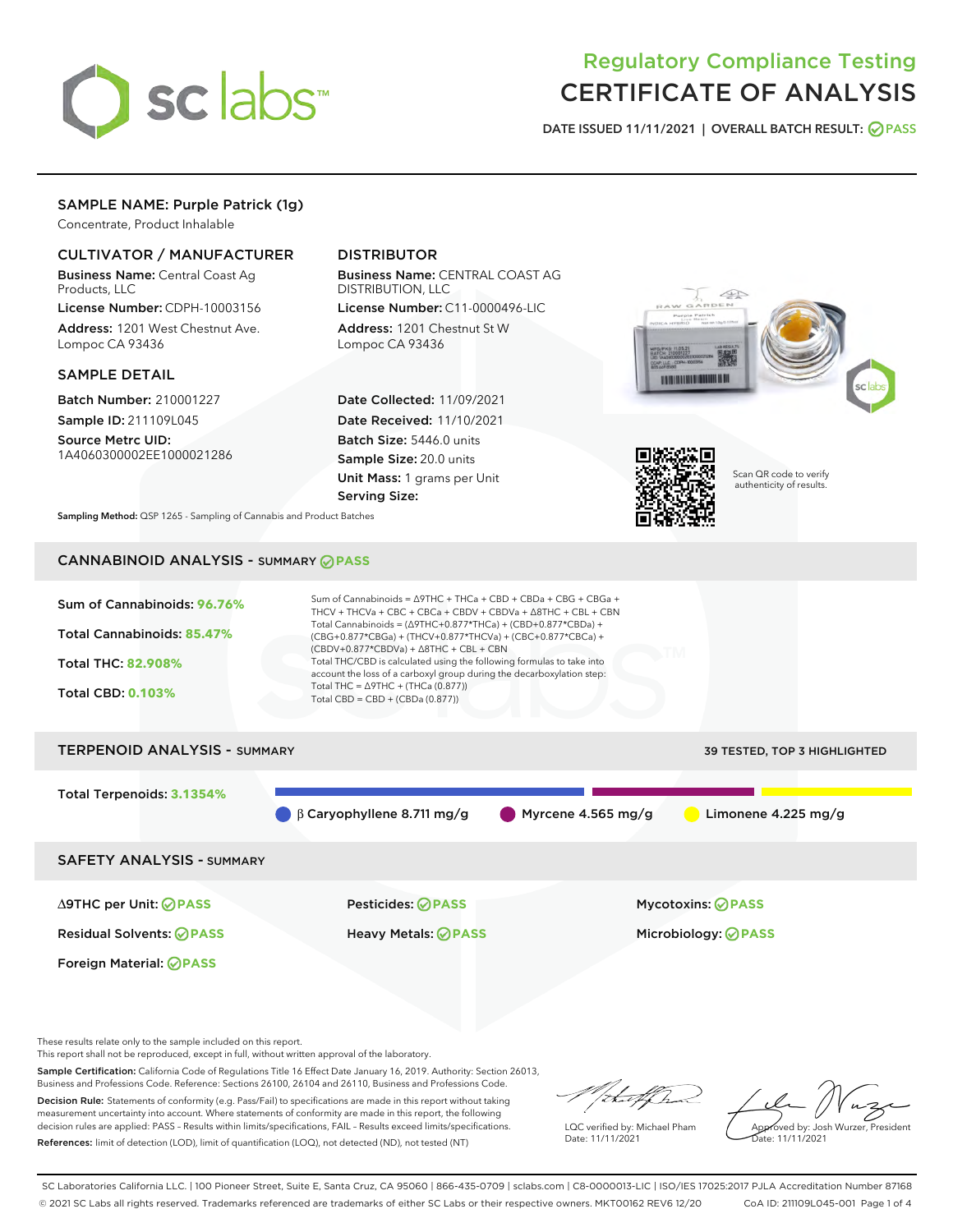



PURPLE PATRICK (1G) | DATE ISSUED 11/11/2021 | OVERALL BATCH RESULT: @ PASS

#### CANNABINOID TEST RESULTS - 11/10/2021 2 PASS

Tested by high-performance liquid chromatography with diode-array detection (HPLC-DAD). **Method:** QSP 1157 - Analysis of Cannabinoids by HPLC-DAD

#### TOTAL CANNABINOIDS: **85.47%**

Total Cannabinoids (Total THC) + (Total CBD) + (Total CBG) + (Total THCV) + (Total CBC) + (Total CBDV) + ∆8THC + CBL + CBN

TOTAL THC: **82.908%** Total THC (∆9THC+0.877\*THCa)

TOTAL CBD: **0.103%** Total CBD (CBD+0.877\*CBDa)

TOTAL THCV: 0.226% Total THCV (THCV+0.877\*THCVa)

> TOTAL CBC: 0.64% Total CBC (CBC+0.877\*CBCa)

TOTAL CBG: 1.59% Total CBG (CBG+0.877\*CBGa)

TOTAL CBDV: ND Total CBDV (CBDV+0.877\*CBDVa)

| <b>COMPOUND</b>            | LOD/LOQ<br>(mg/g) | <b>MEASUREMENT</b><br><b>UNCERTAINTY</b><br>(mg/g) | <b>RESULT</b><br>(mg/g) | <b>RESULT</b><br>(%) |
|----------------------------|-------------------|----------------------------------------------------|-------------------------|----------------------|
| <b>THCa</b>                | 0.05/0.14         | ±22.965                                            | 893.57                  | 89.357               |
| <b>A9THC</b>               | 0.06 / 0.26       | ±1.562                                             | 45.42                   | 4.542                |
| <b>CBGa</b>                | 0.1 / 0.2         | ±0.78                                              | 15.0                    | 1.50                 |
| <b>CBCa</b>                | 0.07 / 0.28       | ±0.299                                             | 6.12                    | 0.612                |
| <b>CBG</b>                 | 0.06/0.19         | ±0.110                                             | 2.79                    | 0.279                |
| <b>THCVa</b>               | 0.07/0.20         | ±0.123                                             | 2.58                    | 0.258                |
| <b>CBDa</b>                | 0.02/0.19         | ±0.034                                             | 1.17                    | 0.117                |
| <b>CBC</b>                 | 0.2 / 0.5         | ±0.03                                              | 1.0                     | 0.10                 |
| $\triangle$ 8THC           | 0.1 / 0.4         | N/A                                                | <b>ND</b>               | <b>ND</b>            |
| <b>THCV</b>                | 0.1/0.2           | N/A                                                | <b>ND</b>               | <b>ND</b>            |
| <b>CBD</b>                 | 0.07/0.29         | N/A                                                | <b>ND</b>               | <b>ND</b>            |
| <b>CBDV</b>                | 0.04 / 0.15       | N/A                                                | <b>ND</b>               | <b>ND</b>            |
| <b>CBDVa</b>               | 0.03/0.53         | N/A                                                | <b>ND</b>               | <b>ND</b>            |
| <b>CBL</b>                 | 0.06 / 0.24       | N/A                                                | <b>ND</b>               | <b>ND</b>            |
| <b>CBN</b>                 | 0.1/0.3           | N/A                                                | <b>ND</b>               | <b>ND</b>            |
| <b>SUM OF CANNABINOIDS</b> |                   |                                                    | 967.6 mg/g              | 96.76%               |

#### **UNIT MASS: 1 grams per Unit**

| ∆9THC per Unit                        | 1120 per-package limit | 45.42 mg/unit  | <b>PASS</b> |
|---------------------------------------|------------------------|----------------|-------------|
| <b>Total THC per Unit</b>             |                        | 829.08 mg/unit |             |
| <b>CBD per Unit</b>                   |                        | <b>ND</b>      |             |
| <b>Total CBD per Unit</b>             |                        | $1.03$ mg/unit |             |
| Sum of Cannabinoids<br>per Unit       |                        | 967.6 mg/unit  |             |
| <b>Total Cannabinoids</b><br>per Unit |                        | 854.7 mg/unit  |             |

## TERPENOID TEST RESULTS - 11/11/2021

Terpene analysis utilizing gas chromatography-flame ionization detection (GC-FID). **Method:** QSP 1192 - Analysis of Terpenoids by GC-FID

| <b>COMPOUND</b>         | LOD/LOQ<br>(mg/g) | <b>MEASUREMENT</b><br><b>UNCERTAINTY</b><br>(mg/g) | <b>RESULT</b><br>(mg/g)                         | <b>RESULT</b><br>(%) |
|-------------------------|-------------------|----------------------------------------------------|-------------------------------------------------|----------------------|
| $\beta$ Caryophyllene   | 0.004 / 0.012     | ±0.3101                                            | 8.711                                           | 0.8711               |
| <b>Myrcene</b>          | 0.008 / 0.025     | ±0.0589                                            | 4.565                                           | 0.4565               |
| Limonene                | 0.005 / 0.016     | ±0.0604                                            | 4.225                                           | 0.4225               |
| $\alpha$ Humulene       | 0.009 / 0.029     | ±0.0781                                            | 2.433                                           | 0.2433               |
| Linalool                | 0.009 / 0.032     | ±0.0756                                            | 1.989                                           | 0.1989               |
| $\alpha$ Bisabolol      | 0.008 / 0.026     | ±0.0775                                            | 1.452                                           | 0.1452               |
| Terpinolene             | 0.008 / 0.026     | ±0.0257                                            | 1.252                                           | 0.1252               |
| Guaiol                  | 0.009 / 0.030     | ±0.0511                                            | 1.082                                           | 0.1082               |
| Ocimene                 | 0.011 / 0.038     | ±0.0258                                            | 0.805                                           | 0.0805               |
| Fenchol                 | 0.010 / 0.034     | ±0.0254                                            | 0.656                                           | 0.0656               |
| trans-β-Farnesene       | 0.008 / 0.025     | ±0.0228                                            | 0.642                                           | 0.0642               |
| Terpineol               | 0.016 / 0.055     | ±0.0388                                            | 0.632                                           | 0.0632               |
| $\beta$ Pinene          | 0.004 / 0.014     | ±0.0066                                            | 0.577                                           | 0.0577               |
| Valencene               | 0.009 / 0.030     | ±0.0396                                            | 0.575                                           | 0.0575               |
| $\alpha$ Pinene         | 0.005 / 0.017     | ±0.0043                                            | 0.501                                           | 0.0501               |
| Caryophyllene<br>Oxide  | 0.010 / 0.033     | ±0.0137                                            | 0.298                                           | 0.0298               |
| Nerolidol               | 0.009 / 0.028     | ±0.0169                                            | 0.268                                           | 0.0268               |
| <b>Borneol</b>          | 0.005 / 0.016     | ±0.0073                                            | 0.173                                           | 0.0173               |
| Fenchone                | 0.009 / 0.028     | ±0.0029                                            | 0.101                                           | 0.0101               |
| Citronellol             | 0.003 / 0.010     | ±0.0045                                            | 0.093                                           | 0.0093               |
| Camphene                | 0.005 / 0.015     | ±0.0006                                            | 0.056                                           | 0.0056               |
| Sabinene Hydrate        | 0.006 / 0.022     | ±0.0017                                            | 0.044                                           | 0.0044               |
| Eucalyptol              | 0.006 / 0.018     | ±0.0011                                            | 0.043                                           | 0.0043               |
| $\gamma$ Terpinene      | 0.006 / 0.018     | ±0.0007                                            | 0.039                                           | 0.0039               |
| $\alpha$ Terpinene      | 0.005 / 0.017     | ±0.0006                                            | 0.038                                           | 0.0038               |
| $\alpha$ Phellandrene   | 0.006 / 0.020     | ±0.0005                                            | 0.034                                           | 0.0034               |
| Sabinene                | 0.004 / 0.014     | ±0.0003                                            | 0.021                                           | 0.0021               |
| 3 Carene                | 0.005 / 0.018     | ±0.0003                                            | 0.020                                           | 0.0020               |
| Geraniol                | 0.002 / 0.007     | ±0.0007                                            | 0.016                                           | 0.0016               |
| Nerol                   | 0.003 / 0.011     | ±0.0006                                            | 0.013                                           | 0.0013               |
| p-Cymene                | 0.005 / 0.016     | N/A                                                | <loq< th=""><th><loq< th=""></loq<></th></loq<> | <loq< th=""></loq<>  |
| (-)-Isopulegol          | 0.005 / 0.016     | N/A                                                | ND                                              | ND                   |
| Camphor                 | 0.006 / 0.019     | N/A                                                | ND                                              | ND                   |
| Isoborneol              | 0.004 / 0.012     | N/A                                                | ND                                              | ND                   |
| Menthol                 | 0.008 / 0.025     | N/A                                                | ND                                              | ND                   |
| R-(+)-Pulegone          | 0.003 / 0.011     | N/A                                                | ND                                              | ND                   |
| <b>Geranyl Acetate</b>  | 0.004 / 0.014     | N/A                                                | ND                                              | ND                   |
| $\alpha$ Cedrene        | 0.005 / 0.016     | N/A                                                | ND                                              | ND                   |
| Cedrol                  | 0.008 / 0.027     | N/A                                                | ND                                              | ND                   |
| <b>TOTAL TERPENOIDS</b> |                   |                                                    | 31.354 mg/g                                     | 3.1354%              |

SC Laboratories California LLC. | 100 Pioneer Street, Suite E, Santa Cruz, CA 95060 | 866-435-0709 | sclabs.com | C8-0000013-LIC | ISO/IES 17025:2017 PJLA Accreditation Number 87168 © 2021 SC Labs all rights reserved. Trademarks referenced are trademarks of either SC Labs or their respective owners. MKT00162 REV6 12/20 CoA ID: 211109L045-001 Page 2 of 4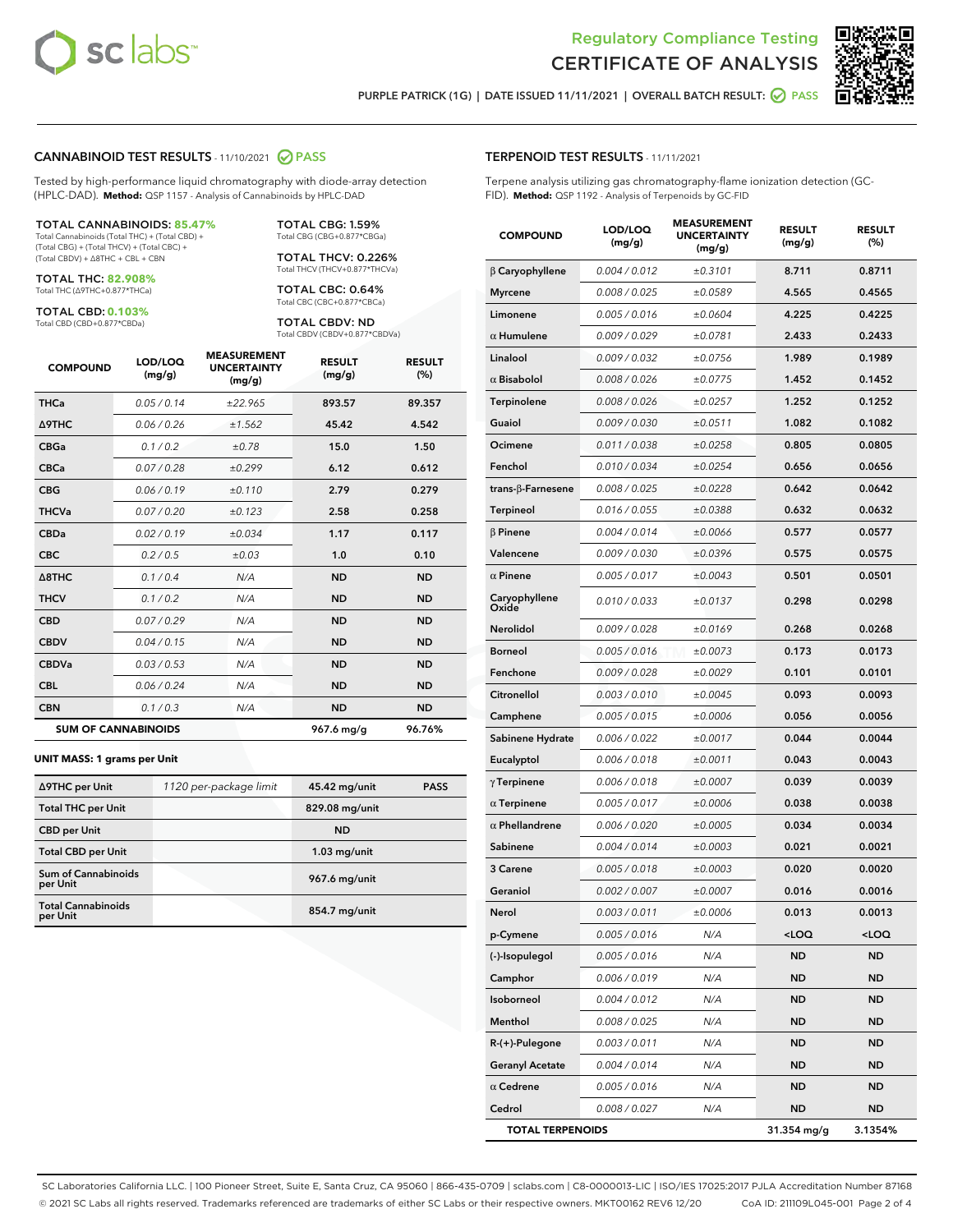



PURPLE PATRICK (1G) | DATE ISSUED 11/11/2021 | OVERALL BATCH RESULT:  $\bigcirc$  PASS

# CATEGORY 1 PESTICIDE TEST RESULTS - 11/11/2021 2 PASS

Pesticide and plant growth regulator analysis utilizing high-performance liquid chromatography-mass spectrometry (HPLC-MS) or gas chromatography-mass spectrometry (GC-MS). \*GC-MS utilized where indicated. **Method:** QSP 1212 - Analysis of Pesticides and Mycotoxins by LC-MS or QSP 1213 - Analysis of Pesticides by GC-MS

| <b>COMPOUND</b>             | LOD/LOQ<br>$(\mu g/g)$ | <b>ACTION</b><br><b>LIMIT</b><br>$(\mu g/g)$ | <b>MEASUREMENT</b><br><b>UNCERTAINTY</b><br>$(\mu g/g)$ | <b>RESULT</b><br>$(\mu g/g)$ | <b>RESULT</b> |
|-----------------------------|------------------------|----------------------------------------------|---------------------------------------------------------|------------------------------|---------------|
| Aldicarb                    | 0.03 / 0.08            | $\geq$ LOD                                   | N/A                                                     | <b>ND</b>                    | <b>PASS</b>   |
| Carbofuran                  | 0.02/0.05              | $>$ LOD                                      | N/A                                                     | <b>ND</b>                    | <b>PASS</b>   |
| Chlordane*                  | 0.03 / 0.08            | $\ge$ LOD                                    | N/A                                                     | <b>ND</b>                    | <b>PASS</b>   |
| Chlorfenapyr*               | 0.03/0.10              | $>$ LOD                                      | N/A                                                     | <b>ND</b>                    | <b>PASS</b>   |
| Chlorpyrifos                | 0.02 / 0.06            | $\ge$ LOD                                    | N/A                                                     | <b>ND</b>                    | <b>PASS</b>   |
| Coumaphos                   | 0.02 / 0.07            | $\ge$ LOD                                    | N/A                                                     | <b>ND</b>                    | <b>PASS</b>   |
| Daminozide                  | 0.02 / 0.07            | $\ge$ LOD                                    | N/A                                                     | <b>ND</b>                    | <b>PASS</b>   |
| <b>DDVP</b><br>(Dichlorvos) | 0.03/0.09              | $\ge$ LOD                                    | N/A                                                     | <b>ND</b>                    | <b>PASS</b>   |
| Dimethoate                  | 0.03/0.08              | $>$ LOD                                      | N/A                                                     | <b>ND</b>                    | <b>PASS</b>   |
| Ethoprop(hos)               | 0.03/0.10              | $\ge$ LOD                                    | N/A                                                     | <b>ND</b>                    | <b>PASS</b>   |
| Etofenprox                  | 0.02 / 0.06            | $\ge$ LOD                                    | N/A                                                     | <b>ND</b>                    | <b>PASS</b>   |
| Fenoxycarb                  | 0.03 / 0.08            | $\ge$ LOD                                    | N/A                                                     | <b>ND</b>                    | <b>PASS</b>   |
| Fipronil                    | 0.03/0.08              | $>$ LOD                                      | N/A                                                     | <b>ND</b>                    | <b>PASS</b>   |
| Imazalil                    | 0.02 / 0.06            | $\ge$ LOD                                    | N/A                                                     | <b>ND</b>                    | <b>PASS</b>   |
| <b>Methiocarb</b>           | 0.02 / 0.07            | $\ge$ LOD                                    | N/A                                                     | <b>ND</b>                    | <b>PASS</b>   |
| Methyl<br>parathion         | 0.03/0.10              | $\ge$ LOD                                    | N/A                                                     | <b>ND</b>                    | <b>PASS</b>   |
| <b>Mevinphos</b>            | 0.03/0.09              | $>$ LOD                                      | N/A                                                     | <b>ND</b>                    | <b>PASS</b>   |
| Paclobutrazol               | 0.02 / 0.05            | $\ge$ LOD                                    | N/A                                                     | <b>ND</b>                    | <b>PASS</b>   |
| Propoxur                    | 0.03/0.09              | $\ge$ LOD                                    | N/A                                                     | <b>ND</b>                    | <b>PASS</b>   |
| Spiroxamine                 | 0.03 / 0.08            | $\ge$ LOD                                    | N/A                                                     | <b>ND</b>                    | <b>PASS</b>   |
| Thiacloprid                 | 0.03/0.10              | $\ge$ LOD                                    | N/A                                                     | <b>ND</b>                    | <b>PASS</b>   |

# CATEGORY 2 PESTICIDE TEST RESULTS - 11/11/2021 @ PASS

| <b>COMPOUND</b>          | LOD/LOO<br>$(\mu g/g)$ | <b>ACTION</b><br>LIMIT<br>$(\mu g/g)$ | <b>MEASUREMENT</b><br><b>UNCERTAINTY</b><br>$(\mu g/g)$ | <b>RESULT</b><br>$(\mu g/g)$ | <b>RESULT</b> |  |
|--------------------------|------------------------|---------------------------------------|---------------------------------------------------------|------------------------------|---------------|--|
| Abamectin                | 0.03/0.10              | 0.1                                   | N/A                                                     | <b>ND</b>                    | <b>PASS</b>   |  |
| Acephate                 | 0.02/0.07              | 0.1                                   | N/A                                                     | <b>ND</b>                    | <b>PASS</b>   |  |
| Acequinocyl              | 0.02/0.07              | 0.1                                   | N/A                                                     | <b>ND</b>                    | <b>PASS</b>   |  |
| Acetamiprid              | 0.02 / 0.05            | 0.1                                   | N/A                                                     | <b>ND</b>                    | <b>PASS</b>   |  |
| Azoxystrobin             | 0.02/0.07              | 0.1                                   | N/A                                                     | <b>ND</b>                    | <b>PASS</b>   |  |
| <b>Bifenazate</b>        | 0.01 / 0.04            | 0.1                                   | N/A                                                     | <b>ND</b>                    | <b>PASS</b>   |  |
| <b>Bifenthrin</b>        | 0.02/0.05              | 3                                     | N/A                                                     | <b>ND</b>                    | <b>PASS</b>   |  |
| <b>Boscalid</b>          | 0.03/0.09              | 0.1                                   | N/A                                                     | <b>ND</b>                    | <b>PASS</b>   |  |
| Captan                   | 0.19/0.57              | 0.7                                   | N/A                                                     | <b>ND</b>                    | <b>PASS</b>   |  |
| Carbaryl                 | 0.02/0.06              | 0.5                                   | N/A                                                     | <b>ND</b>                    | <b>PASS</b>   |  |
| Chlorantranilip-<br>role | 0.04/0.12              | 10                                    | N/A                                                     | <b>ND</b>                    | <b>PASS</b>   |  |
| Clofentezine             | 0.03/0.09              | 0.1                                   | N/A                                                     | <b>ND</b>                    | <b>PASS</b>   |  |

# CATEGORY 2 PESTICIDE TEST RESULTS - 11/11/2021 continued

| <b>COMPOUND</b>               | LOD/LOQ<br>(µg/g) | <b>ACTION</b><br><b>LIMIT</b><br>$(\mu g/g)$ | <b>MEASUREMENT</b><br><b>UNCERTAINTY</b><br>$(\mu g/g)$ | <b>RESULT</b><br>(µg/g) | <b>RESULT</b> |
|-------------------------------|-------------------|----------------------------------------------|---------------------------------------------------------|-------------------------|---------------|
| Cyfluthrin                    | 0.12 / 0.38       | $\overline{c}$                               | N/A                                                     | ND                      | <b>PASS</b>   |
| Cypermethrin                  | 0.11 / 0.32       | $\mathcal{I}$                                | N/A                                                     | ND                      | <b>PASS</b>   |
| <b>Diazinon</b>               | 0.02 / 0.05       | 0.1                                          | N/A                                                     | <b>ND</b>               | <b>PASS</b>   |
| Dimethomorph                  | 0.03 / 0.09       | 2                                            | N/A                                                     | ND                      | <b>PASS</b>   |
| Etoxazole                     | 0.02 / 0.06       | 0.1                                          | N/A                                                     | ND                      | <b>PASS</b>   |
| Fenhexamid                    | 0.03 / 0.09       | 0.1                                          | N/A                                                     | ND                      | <b>PASS</b>   |
| Fenpyroximate                 | 0.02 / 0.06       | 0.1                                          | N/A                                                     | <b>ND</b>               | <b>PASS</b>   |
| Flonicamid                    | 0.03 / 0.10       | 0.1                                          | N/A                                                     | ND                      | <b>PASS</b>   |
| Fludioxonil                   | 0.03 / 0.10       | 0.1                                          | N/A                                                     | ND                      | <b>PASS</b>   |
| Hexythiazox                   | 0.02 / 0.07       | 0.1                                          | N/A                                                     | ND                      | <b>PASS</b>   |
| Imidacloprid                  | 0.04 / 0.11       | 5                                            | N/A                                                     | ND                      | <b>PASS</b>   |
| Kresoxim-methyl               | 0.02 / 0.07       | 0.1                                          | N/A                                                     | ND                      | <b>PASS</b>   |
| Malathion                     | 0.03 / 0.09       | 0.5                                          | N/A                                                     | ND                      | <b>PASS</b>   |
| Metalaxyl                     | 0.02 / 0.07       | $\overline{c}$                               | N/A                                                     | ND                      | <b>PASS</b>   |
| Methomyl                      | 0.03 / 0.10       | $\mathbf{1}$                                 | N/A                                                     | ND                      | <b>PASS</b>   |
| Myclobutanil                  | 0.03 / 0.09       | 0.1                                          | N/A                                                     | <b>ND</b>               | <b>PASS</b>   |
| Naled                         | 0.02 / 0.07       | 0.1                                          | N/A                                                     | ND                      | <b>PASS</b>   |
| Oxamyl                        | 0.04 / 0.11       | 0.5                                          | N/A                                                     | ND                      | PASS          |
| Pentachloronitro-<br>benzene* | 0.03 / 0.09       | 0.1                                          | N/A                                                     | ND                      | <b>PASS</b>   |
| Permethrin                    | 0.04 / 0.12       | 0.5                                          | N/A                                                     | ND                      | <b>PASS</b>   |
| Phosmet                       | 0.03 / 0.10       | 0.1                                          | N/A                                                     | ND                      | <b>PASS</b>   |
| Piperonylbu-<br>toxide        | 0.02 / 0.07       | 3                                            | N/A                                                     | <b>ND</b>               | <b>PASS</b>   |
| Prallethrin                   | 0.03 / 0.08       | 0.1                                          | N/A                                                     | ND                      | <b>PASS</b>   |
| Propiconazole                 | 0.02 / 0.07       | 0.1                                          | N/A                                                     | <b>ND</b>               | <b>PASS</b>   |
| Pyrethrins                    | 0.04 / 0.12       | 0.5                                          | N/A                                                     | ND                      | <b>PASS</b>   |
| Pyridaben                     | 0.02 / 0.07       | 0.1                                          | N/A                                                     | <b>ND</b>               | <b>PASS</b>   |
| Spinetoram                    | 0.02 / 0.07       | 0.1                                          | N/A                                                     | ND                      | <b>PASS</b>   |
| Spinosad                      | 0.02 / 0.07       | 0.1                                          | N/A                                                     | ND                      | <b>PASS</b>   |
| Spiromesifen                  | 0.02 / 0.05       | 0.1                                          | N/A                                                     | <b>ND</b>               | <b>PASS</b>   |
| Spirotetramat                 | 0.02 / 0.06       | 0.1                                          | N/A                                                     | ND                      | <b>PASS</b>   |
| Tebuconazole                  | 0.02 / 0.07       | 0.1                                          | N/A                                                     | ND                      | <b>PASS</b>   |
| Thiamethoxam                  | 0.03 / 0.10       | 5                                            | N/A                                                     | <b>ND</b>               | <b>PASS</b>   |
| Trifloxystrobin               | 0.03 / 0.08       | 0.1                                          | N/A                                                     | <b>ND</b>               | <b>PASS</b>   |

SC Laboratories California LLC. | 100 Pioneer Street, Suite E, Santa Cruz, CA 95060 | 866-435-0709 | sclabs.com | C8-0000013-LIC | ISO/IES 17025:2017 PJLA Accreditation Number 87168 © 2021 SC Labs all rights reserved. Trademarks referenced are trademarks of either SC Labs or their respective owners. MKT00162 REV6 12/20 CoA ID: 211109L045-001 Page 3 of 4